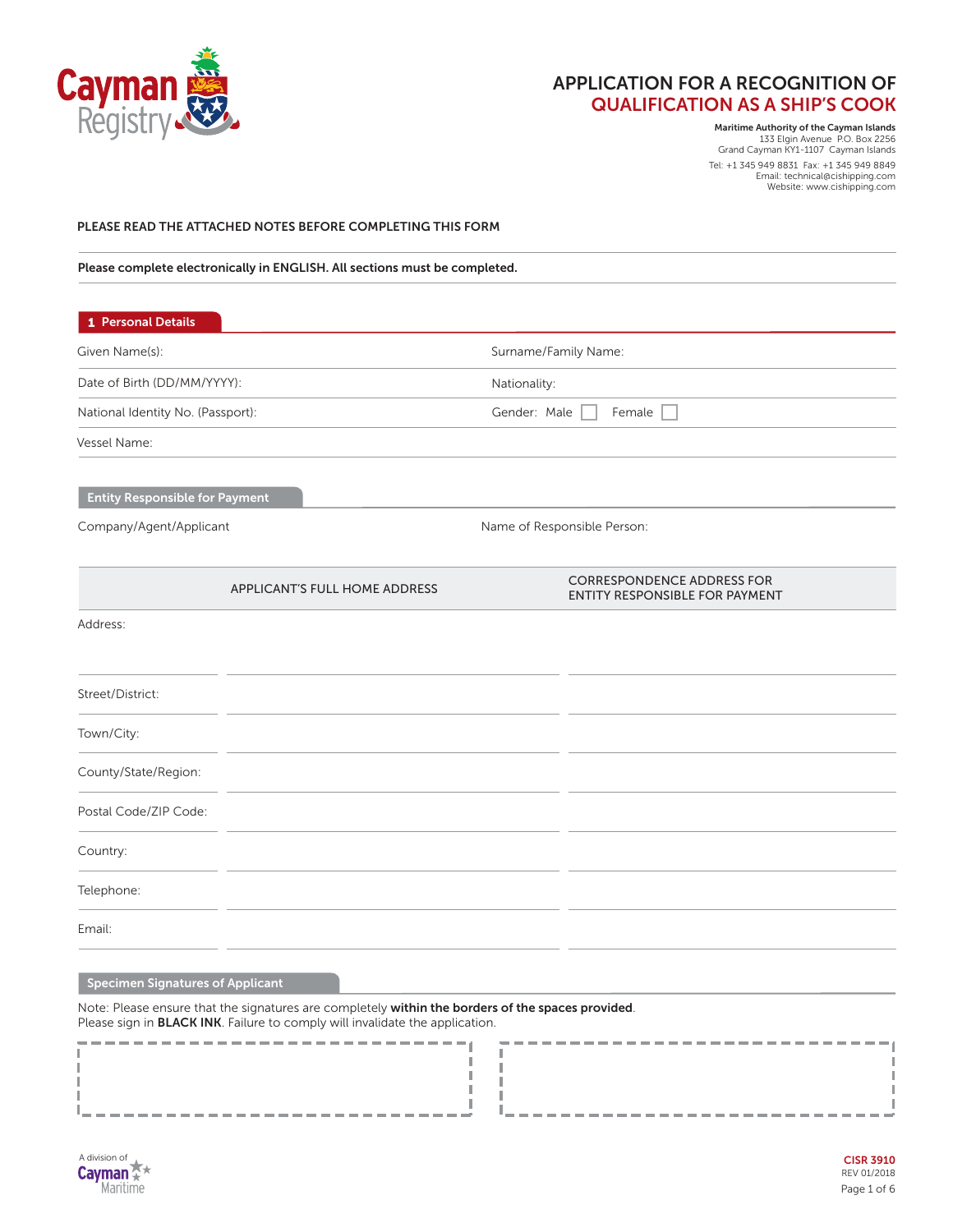

| 2 Details Of Qualifications Held                                  |                              |     |     |
|-------------------------------------------------------------------|------------------------------|-----|-----|
| 2.1 Catering Qualifications / Experience:                         |                              |     |     |
| 2.1.1 Ship's Cook Qualifications:                                 |                              |     |     |
| Do you hold a Certificate as a Ship's Cook?                       |                              | Yes | No  |
| If Yes please provide the following details below:                |                              |     |     |
| Certificate Issued by:                                            | Certificate Number:          |     |     |
| Date of initial issue (DD/MM/YYYY):                               | Date of Expiry (DD/MM/YYYY): |     |     |
| 2.1.2 Professional Qualifications:                                |                              |     |     |
| Do you hold a professional qualification as a Cook/Chef?          |                              | Yes | No. |
| If Yes please provide the following details below:                |                              |     |     |
| Name of Certificate / Degree/ Diploma:                            |                              |     |     |
| Issued by (Name of Issuing Establishment):                        |                              |     |     |
| Do you have evidence of food hygiene and handling qualifications? |                              | Yes | No  |
| If Yes please provide the following details below:                |                              |     |     |
| Certificate Issued by:                                            | Certificate Number:          |     |     |
| Qualification Level:                                              | Date of Expiry (DD/MM/YYYY): |     |     |
| 2.1.3 Experience as a Ship's Cook/Chef:                           |                              |     |     |
| Do you have previous experience as a Ship's Cook/Chef?            |                              | Yes | No. |
| If Yes please provide details below:                              |                              |     |     |
|                                                                   |                              |     |     |
|                                                                   |                              |     |     |
| Do you have evidence of food hygiene and handling qualifications? |                              | Yes | No  |
| If Yes please provide the following details below:                |                              |     |     |
| Certificate Issued by:                                            | Certificate Number:          |     |     |
| Qualification Level:                                              | Date of Expiry (DD/MM/YYYY): |     |     |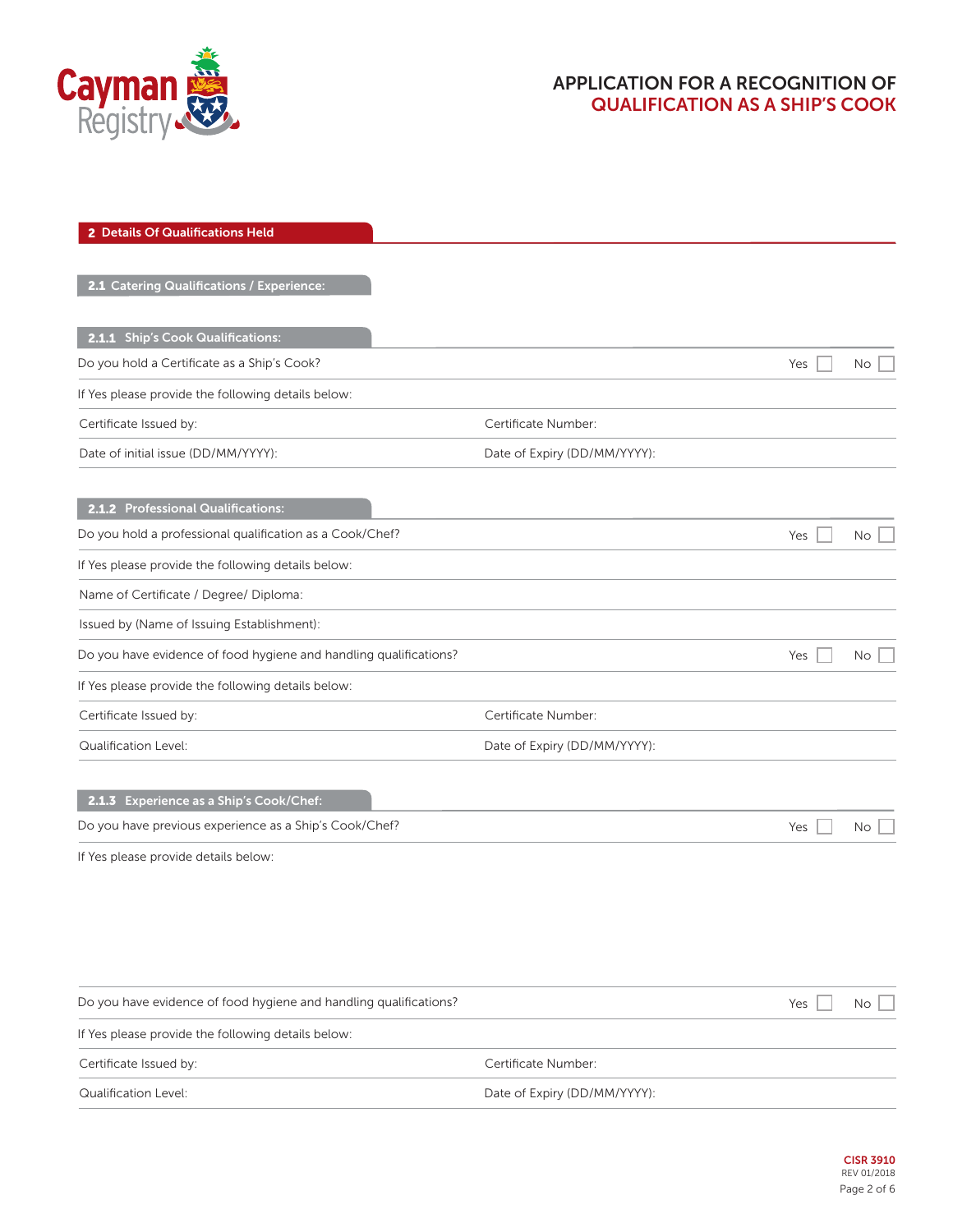

| <b>2.2 STCW Certification:</b> |                                                  |                                               |     |             |
|--------------------------------|--------------------------------------------------|-----------------------------------------------|-----|-------------|
|                                | <b>Do you hold:</b> Personal Survival Techniques | $(STCW Table A-VI / 1-1)$                     | Yes | No          |
|                                | Basic Fire Prevention and Firefighting           | $(STCW Table A-VI / 1-2)$                     | Yes | $No \ \Box$ |
|                                | Elementary First Aid                             | $(STCW Table A-VI / 1-3)$                     | Yes | No          |
|                                | Personal Safety and Social Responsibilities      | $(STCW Table A-VI / 1-4)$                     | Yes | No          |
| Certificate Number(s):         |                                                  | Issued on behalf of (Country):                |     |             |
|                                | Date of initial issue (DD/MM/YYYY):              | Date of last refresher training (DD/MM/YYYY): |     |             |
|                                |                                                  |                                               |     |             |

### Give details of **Seafarer Medical Fitness** Certificate held:

Date of Issue (DD/MM/YYYY): Date of Expiry (DD/MM/YYYY):

Issuing Authority (Country):

#### **3 Declarations**

## **Declaration by applicant**

I, the undersigned, declare that the information I have given is, to the best of my knowledge, true, correct and complete. I also declare that the copies of the documents submitted are true copies of genuine documents.

Name: Date (DD/MM/YYYY):

Signature

## **Declarations by Company / Agent sponsoring application**

I, the undersigned, declare that the applicant described in this application and whose documents, or copies, are attached is proficient to act as a ship's cook on a Cayman Islands vessel.

Name: Position: Date (DD/MM/YYYY):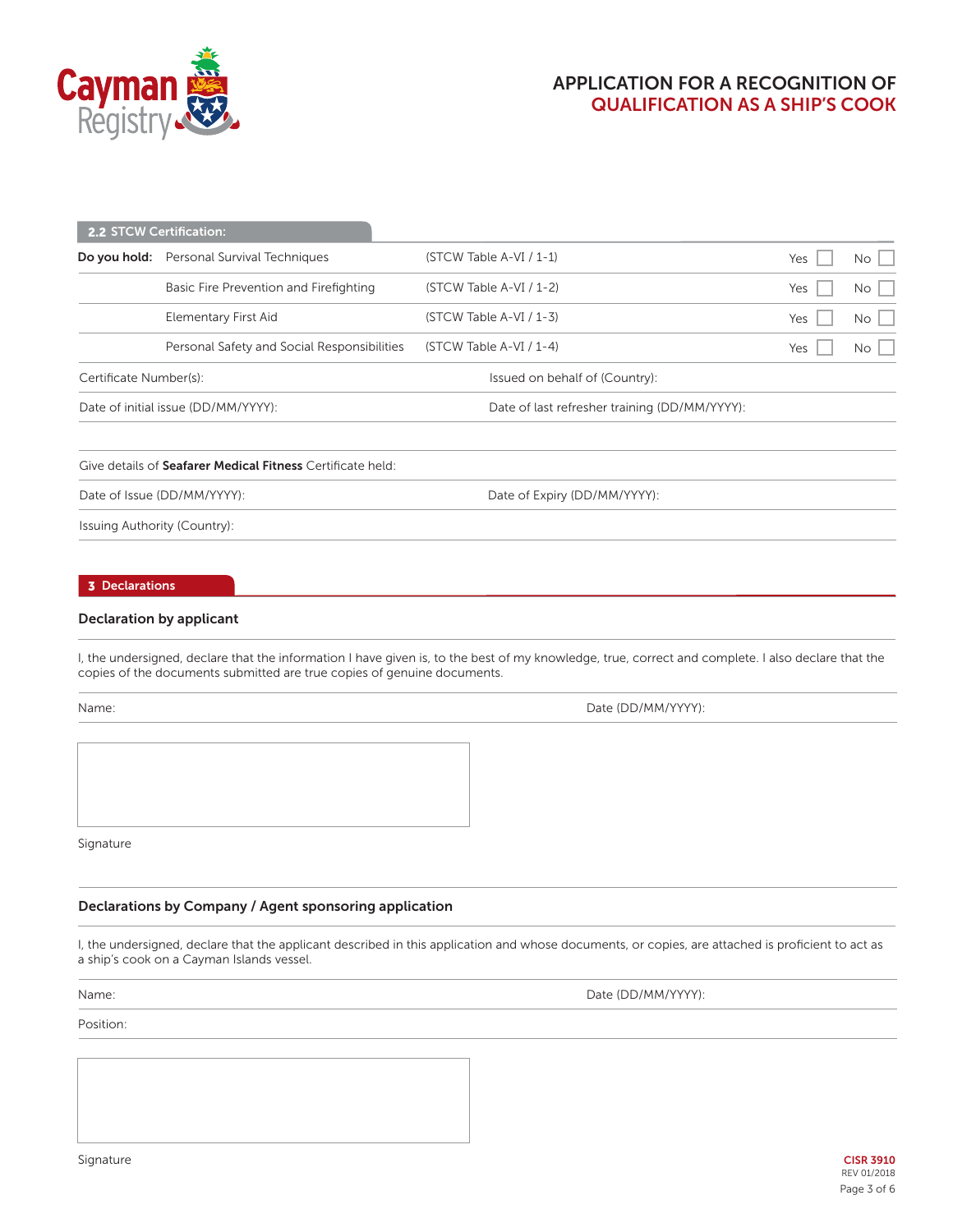

| 4 Checklist of Essential Documents and Actions                                          |                                    |                          |
|-----------------------------------------------------------------------------------------|------------------------------------|--------------------------|
| <b>DOCUMENT</b>                                                                         | Tick (if enclosed<br>or confirmed) | <b>OFFICIAL USE ONLY</b> |
| <b>Professional Qualifications</b>                                                      |                                    |                          |
| Food hygiene and handling qualifications                                                |                                    |                          |
| Evidence of experience as a Ship's Cook                                                 |                                    |                          |
| Passport                                                                                |                                    |                          |
| Other National Identity Document                                                        |                                    |                          |
| STCW Basic Training Certificate of Proficiency / Refresher Certificates (as applicable) |                                    |                          |
| Signed Declaration by Applicant (Section 3)                                             |                                    |                          |
| Signed Declaration by Company / Agent sponsoring the application                        |                                    |                          |
| Guidance Notes read and understood                                                      |                                    |                          |
| Email form and attachments to 'technical@cishipping.com'                                |                                    |                          |
| PLEASE SELECT PAYMENT METHOD BELOW                                                      |                                    |                          |
| Payment Method - Online (Preferred)                                                     |                                    |                          |
| Payment Method - Credit Card (US\$) Authorisation Form completed                        |                                    |                          |
| Payment Method - Wire Transfer                                                          |                                    |                          |
|                                                                                         |                                    |                          |
| 5 Dispatch/Courier Address<br>Address:                                                  |                                    |                          |
| District:                                                                               |                                    |                          |
| Town/City:                                                                              |                                    |                          |
| County/State/Region:                                                                    |                                    |                          |
| Postal Code/ZIP Code:                                                                   |                                    |                          |
| Country:                                                                                |                                    |                          |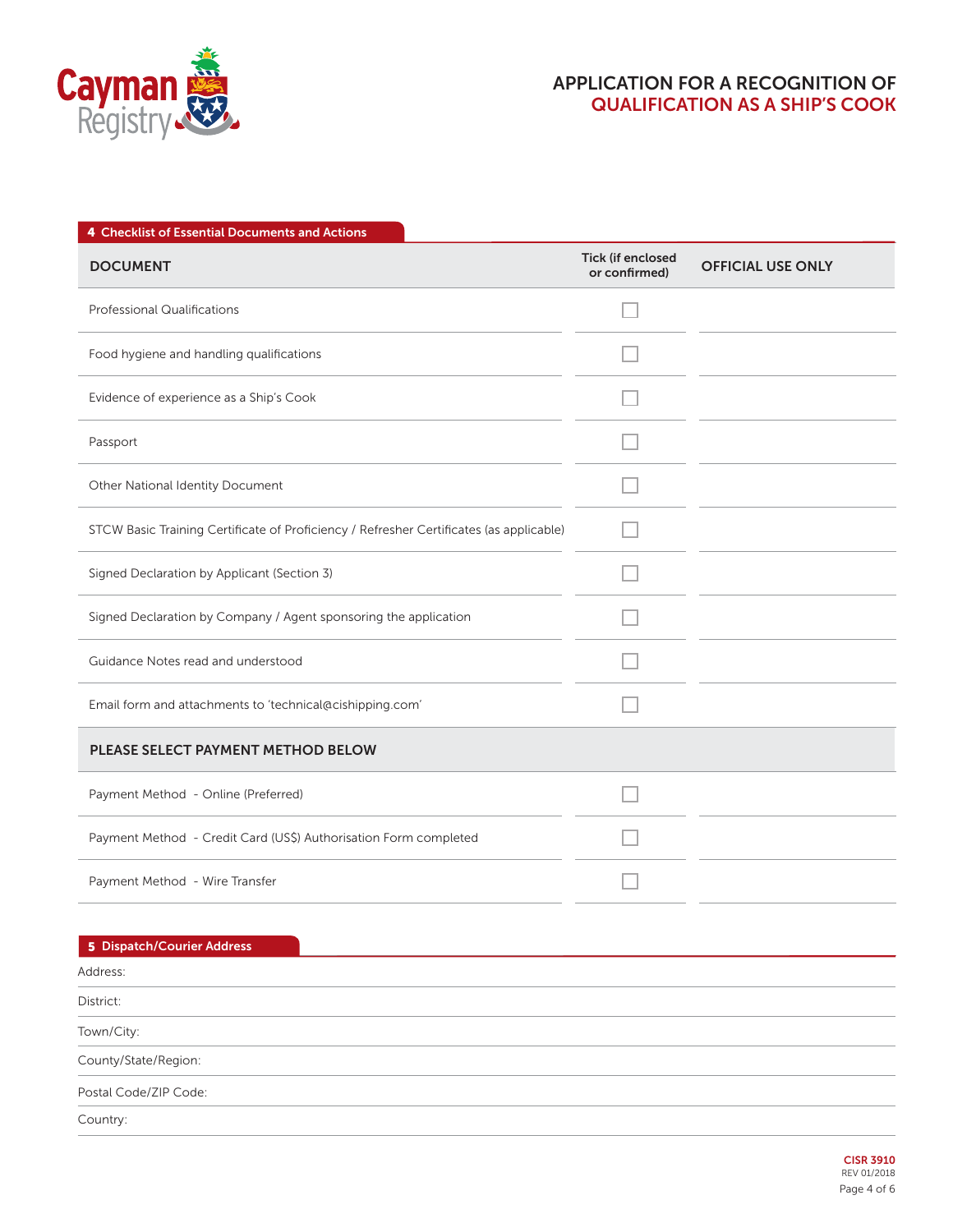

## **6 Guidance Notes for the Completion of this Application form**

### **Please ensure that you read and understand these notes before completing the form.**

Please complete this form electronically, print and sign in black ink and then submit the scanned copy. If a section is not relevant to your application enter NIL.

## **ENSURE YOU COMPLETE THIS FORM IN FULL – FAILURE TO DO SO MAY MEAN THAT WE WILL HAVE TO RETURN YOUR APPLICATION TO YOU, AND WILL RESULT IN A DELAY TO YOUR APPLICATION BEING PROCESSED**

Please enclose copies of all documents necessary to establish your eligibility for a Cayman Islands Recognition of Qualification as a Ship's Cook. You must send **COPIES** of all documents and not original documents.

#### **SECTION 1: Personal Details**

Enter the applicant's personal details in the boxes provided. The applicant's name should be given in FULL and should be given in the same format as appears in the applicant's passport.

Dates should be given in the format **DD/MM/YYYY**, e.g. 19 September 1972 should be written as 19/09/1972.

The home address where the applicant normally resides should be included, an applicant's address "care of" a manning agent or other company cannot be accepted. Additionally, the address and details of the company or agency sponsoring the application should also be provided.

#### **SECTION 2: Details of Professional Qualifications Held**

**Catering Qualifications / Experience:** Please submit electronic copies of all documents included in support of your application. All pages of documents submitted in support of the application must be included.

Enter the details in these sections as appropriate (Ship's Cook Certificate; Professional Qualifications as a Cook/Chef; Experience as a Ship's Cook) and include a copy of all pages of the certificates / diplomas with your application. If you have experience as a Ship's Cook please submit evidence of this experience including records of sea service.

Please also submit evidence of training in food hygiene and handling. If this is covered by the course / degree / diploma and not mentioned on the certificate please provide evidence such as from the course syllabus.

**STCW Certification:** To be eligible for a Cayman Islands Recognition of Qualification as a Ship's Cook you must hold valid Basic Safety Training certification issued in accordance with STCW Code section A-VI/1.2. Please submit copies of all four certificates or a Certificate of Proficiency in Basic training. We also require documentary evidence in accordance with STCW Code Section A-VI/1.3 that the following training or updated/refresher training has been completed within the last five years:

- 1. Proficiency in Personal Survival Techniques (PST) STCW A-VI/1-1, (recognised equivalent pre 31 January 2000: Basic Sea Survival);
- 2. Proficiency in Fire Prevention and Fire Fighting (FP & FF), STCW A-VI/1-2 (recognised equivalent pre 31 January 2000: MNTB 2 Day Fire Fighting Course);